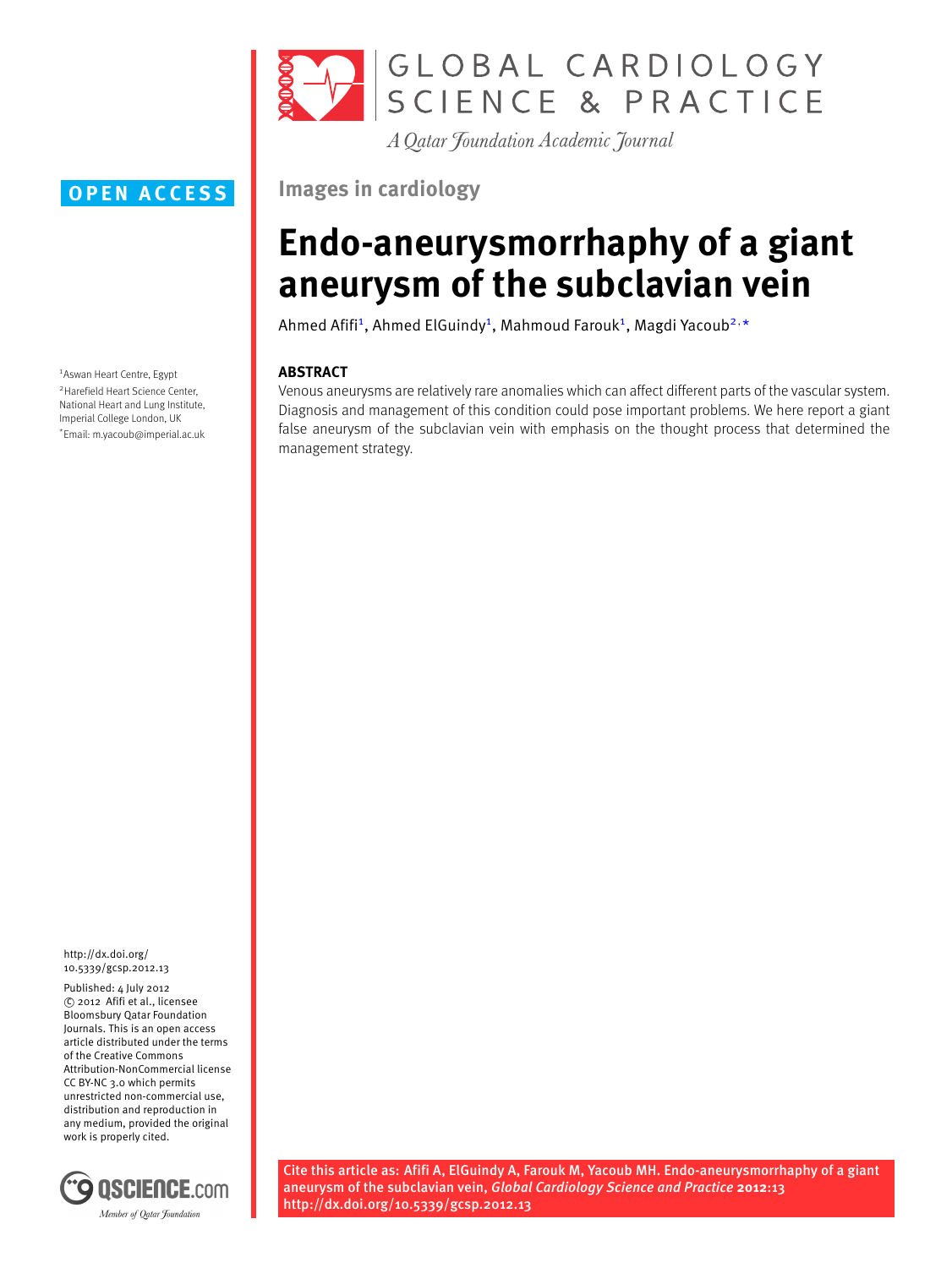## **CLINICAL SUMMARY**

A 63-year old lady presented with ischemic heart disease requiring surgical revascularization. She had history of trauma to the neck 10 years earlier with haematoma evacuation, ligation of the left internal jugular vein and removal of the sternal head of the clavicle. During pre-operative work-up, she was found to have a left-sided, soft, pulsating swelling extending from the angle of the mandible to the clavicle (15  $\times$  10 cm) which increased in size significantly on lying flat. Chest x-ray showed a soft tissue shadow in the upper left mediastinum. Duplex ultrasound examination of the neck showed a hugely dilated venous channel with sluggish whirling flow. Contrast-enhanced CT scan confirmed the presence of an aneurysmally dilated venous channel related to the left subclavian vein.

In theatre, the patient was cooled to 20◦C and bypass was discontinued. The left brachiocephalic vein was exposed and followed distally past the origin of the subclavian vein. The large sac was opened and the inlet and outlet orifices were identified. The mouth of the venous aneurysm was surgically closed from within. CABG was performed with LIMA to LAD and SVG to OM1.

In the initial post-operative period, the swelling increased in size. On the second day, it shrunk to its pre-operative size and disappeared completely by the third day leaving lax overlying skin. Post-operative duplex ultrasound examination showed complete thrombosis of the venous aneurysm with preserved flow in the left subclavian vein which was confirmed by CT scan (see [Figs. 1](#page-1-0) and [2\)](#page-2-0).

<span id="page-1-0"></span>

**Figure 1.** Contrast enhanced CT study (venous phase) with coronal and reconstructed pre- and post-operative images. Pre-operatively: aneurysmally dilated venous sac connected to the left subclavian vein. The left internal jugular vein is not visualized whilst the right is significantly dilated; post-operatively: total thrombosis of the aneurysm with apparent attenuation of the left subclavian vein in the coronal plane.

# **DISCUSSION**

Compared to their arterial counterpart, venous aneurysms—congenital, traumatic and acquired—are a rare finding. Among the latter, subclavian aneurysms represent a small subgroup [\[1\].](#page-2-1) Venous aneurysms of the head and neck are usually asymptomatic and are only discovered accidentally during imaging studies. Occasionally, patients may present with a soft-tissue mass with or without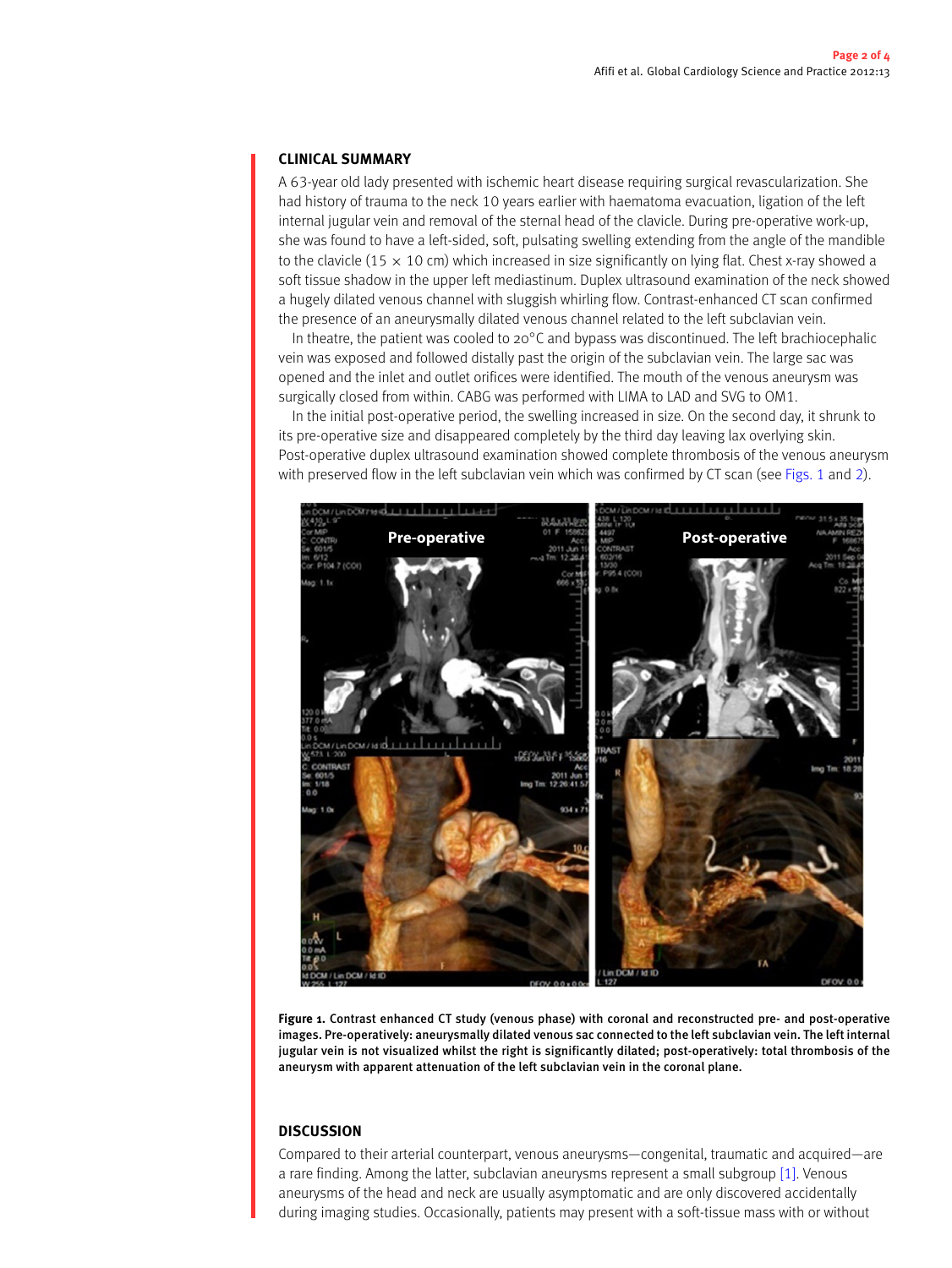<span id="page-2-0"></span>

**Figure 2.** Duplex scanning of the left side of the root of neck. Pre-operative: 2D image showing a huge venous sac with whirling of blood. Respiro-phasic Doppler waveform accentuated by Valsalva maneuver confirms its venous communication; post-operative: color image showing totally thrombosed venous aneurysm with absent flow. Doppler waveform at the left subclavian vein shows normal venous flow.

localized pain. They rarely present with complications including thromboembolism, rupture, venous obstruction and compression of adjacent structures [\[2\].](#page-2-2)

The optimal therapeutic strategy for this condition remains unclear given the limited data available. Surgical excision of the aneurysm has been previously reported with variable results a high incidence of complications such as uncontrollable haemorrhage and massive pulmonary embolism. Other options including polyethylene cellophane wrapping, endovascular stenting and watchful waiting have also been tried. [3-5]

In this report, we describe yet a different approach where sternotomy and cardiopulmonary bypass were used to allow for intraluminal repair of the aneurysm. Securing unobstructed venous drainage of the upper limb—particularly in the absence of an ipsilateral internal jugular vein—was considered mandatory. Endoaneurysmorraphy facilitated preserving an endothelialized venous channel to drain the upper limb post-operatively. Cooling and circulatory arrest made an endovascular approach possible without the need for massive dissection and potential injury to adjacent structures. By obstructing the outflow of the venous channel we were able to induce thrombosis of the aneurysm while maintaining physiological venous drainage.

# **CONCLUSION**

Our report illustrates several points related to this rare condition including pathogenesis, diagnosis and management. We believe that our approach to tackle such aneurysms has the advantage of avoiding some of the aforementioned procedural complications. Regardless of the surgical technique, endovascular stenting and even conservative management remain valid strategies especially in patients with asymptomatic uncomplicated mediastinal venous aneurysms.

#### References

- <span id="page-2-1"></span>[1] Mira FR, Gablis Caravajal JM and Armengod AC. Thoracic venous aneurysms. Clinical observation. J Cardiovasc Surg. 2002;43:527–529.
- <span id="page-2-2"></span>[2] Robert McCready, Ann Bryant, Janet Divelbiss and Bart Chess. Subclavian venous aneurysm: Case report and review of literature. J Vasc Surg. 2007;45:1080-3.
- [3] Calligaro KD, Ahmad S, Dandora R, Dougherty MJ, Savarese RP and Doerr KJ et al. Venous aneurysms: surgical indications and review of the literature. Surgery. 1995;117:1–6.